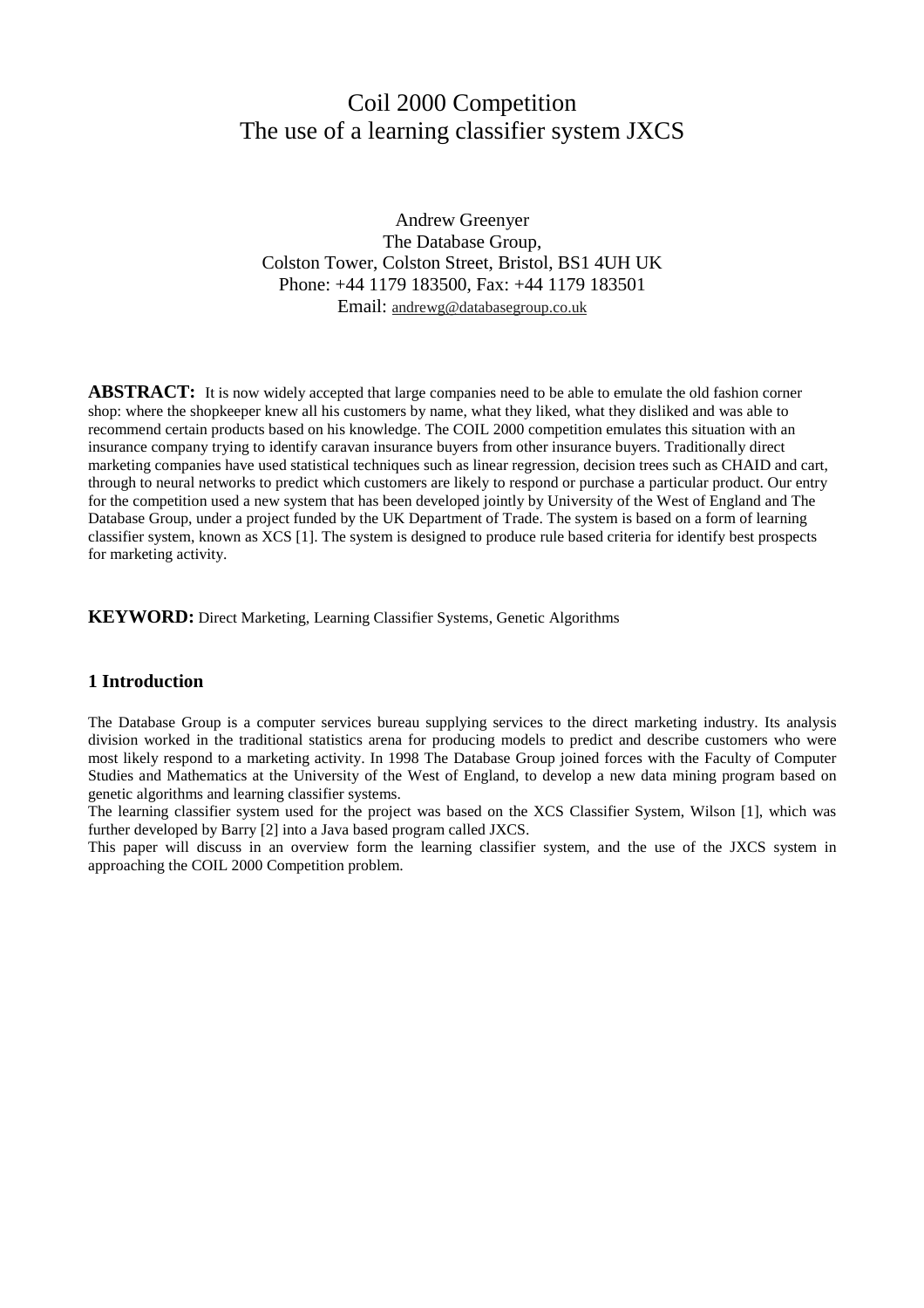## **2 The JXCS Learning Classifier System**

The JXCS Learning Classifier System has the following schematic (Figure 1):



Figure 1 : Schematic of JXCS Learning Classifier System

The process of the JXCS starts with two sets of data: The first is the environment which contains the records extracted from the database for analysis split into a training and test set with a variable defined as an action (known as the dependent variable in statistical terms) and the condition (independent variables). The second set of data is the population, which contains the classifiers. The population may be empty at the start of the analysis run or randomly populated with records extracted from the environment. The population has the maximum number of classifiers it may contain defined. Each classifier is defined by a condition, resultant action, numerosity (number of multiple occurrences of classifier) and various predictive accuracy measures.

Each iteration of the JXCS starts by randomly selecting a record from the environment training set - this is known as the input message. The structure of this message is an ordered vector of attribute values, each of which has one of the following data model types:

Nominal – a discrete value chosen from a finite set of unique unordered values

Ordinal – a discrete value chosen from a finite set of unique ordered values

Continuous – a fixed interval in a continuous range

Binary String – a fixed length string of binary digits

The environment provides a reward back to the JXCS. This is a function of both actual action of the current record and the predicted action by JXCS. The default scheme is to give maximum reward to a correct prediction and a minimum reward to an incorrect prediction.

Each classifier is associated with a record of its performance; values are kept that are measures of ability to predict the reward for the environment state and action pairs. There are four estimates maintained, the first of which is prediction, this is an estimate of the reward that the system will receive from the environment given that the action specified by the classifier has been performed when the environment is in one of the states given by the classifiers condition. In other words it is an estimate of the proportion of examples that the classifier classifies correctly. Prediction Error can then be calculated from the absolute difference between the predicted and the actual reward a classifier receives. Accuracy is derived from the prediction error and fitness is the accuracy of a classifier relative to those classifiers with the same action that are active at the same time.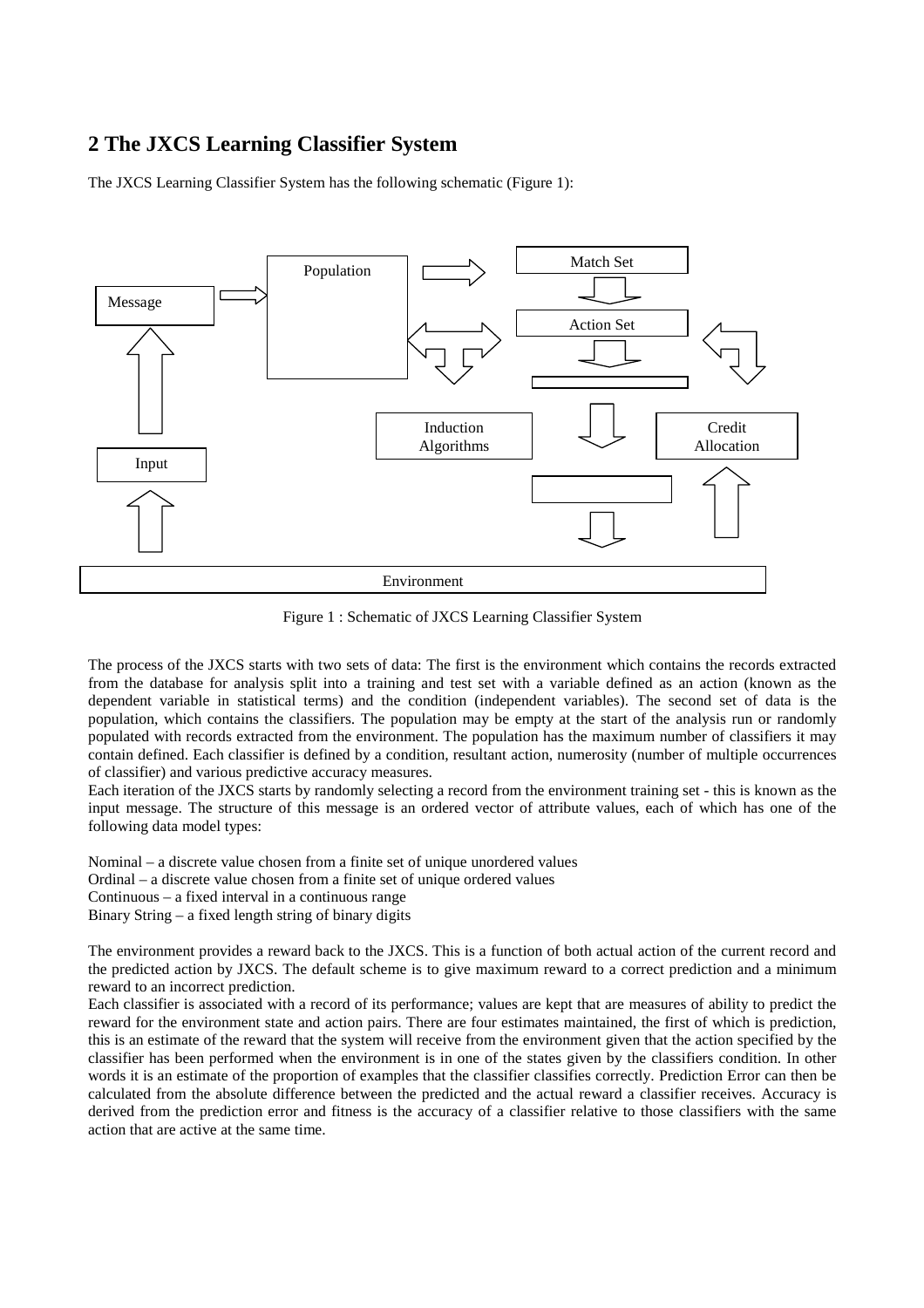An important aspect of the representation of the population within JXCS is the use of classifier numerosity. Classifiers with the same condition and the same action are considered to be the same classifier and share the performance measure described above. The numerosity of a classifier is effectively the number of copies of a single classifier present in the population, so the population is stored as a set of unique macro-classifiers with numerosities. Therefore, when calculating population size and averages of classifier parameters the numerosities are taken into account. This distinguishing feature of JXCS necessitates the use of two new terms: macro-classifiers and micro-classifiers. A macroclassifier has the constituent parts of a classifier as described above including a numerosity (n) and it is interpreted as consisting of n copies of a micro-classifier with the given condition, action and performance statistics. Using this representation eases the identification of 'good' classifiers, which would manifest themselves as macro-classifiers with large numerosities.

An iteration begins by comparing the selected record from the environment with the macro classifiers from the match set (M). If the match set is empty a new macro classifier is created based upon the input message and a random action with numerosity 1. The classifiers in the match set are partitioned by action to form action sets (A), and for each action set the system prediction of the action set is calculated as a fitness-weighted measure. The system prediction is the sum of products of the prediction and fitness of each classifier divided by the sum of fitnesses.

The JXCS runs in two modes of operation, explore and exploit. In the explore mode, the system seeks to broaden its search for classifiers so it chooses an action at random from those proposed within the current action sets, while in the exploit mode the system seeks to find the best classifiers so it chooses the action set with the highest prediction from within the match set.

The selected action is sent to the environment to test its classifying performance and a reward is returned dependent on a reward function and the performance values of all classifiers within the selected action set are updated.

If the system is in exploit mode the system can then report on the overall system performance as learning doesn't occur. This reporting also occurs in a third test mode, which is used for testing the system on the preclassified examples that were not in the training set, namely the test set. The standard measures reported are moving averages of the system prediction, the system error (the absolute difference between the system prediction of the action set and the received reward), the number of macro-classifiers in the population and, if a unique set of optimally general classifiers is available, the percentage of this set present in the population.

If the system is in explore mode then a number of rule induction operators are run if they are triggered. These operators are described in more detail below.

The rule induction operators may create more micro-classifiers than the population allows, so a deletion technique is applied to remove the surplus classifiers. The classifier chosen for deletion is a macro-classifier and it is removed from the population if its numerosity is one, otherwise the numerosity is reduced by one.

Once the system has updated the population after receiving a reward for the random action set chosen on an exploration step, the system will use none, either or both of two induction operators depending on the current strength of the classifiers. The Create Detector operator is the third induction algorithm, which is triggered by a failure to match the current message to any of the existing classifiers. There follows a description of each these algorithms and the conditions under which they are triggered.

On both exploration and exploitation steps the Create Detector operator is fired when no classifier in the current population matches the environmental message. The operator creates a new classifier, which matches this message, and which has been generalised using a fixed user-defined generality.

When the mean prediction of matched classifiers falls below a fraction of the initial prediction given to new classifiers then the Create Effector operator is triggered. This mostly works the same as the Create Detector operator by producing a new classifier that matches the current message and has been generalised using a fixed generality. The difference is that the action is guaranteed to be different to the action used in the current action set which ensures that the operator is, in fact, creating a new effector in order to enlarge the exploration space. In fact, in the kinds of problems that JXCS encounters the Create Effector operator is rarely, if ever, invoked.

One of the user-defined parameters of JXCS is the GA invocation frequency. A count of each time a micro-classifier is updated by the credit allocation algorithm is kept and is reset for all those classifiers, which are in the current action set when the GA is triggered. The GA is invoked when the average count for the current action set (allowing for numerosity) is greater than the threshold invocation frequency.

The GA consists of two operators: crossover and mutation. Two classifiers from the current Action Set are selected with replacement (allowing duplicates) using the macro-classifiers' fitnesses as weights in Roulette Wheel Selection. Single point crossover is applied with a fixed probability (usually 0.8) to the conditions of these classifiers to produce two child classifiers. If crossover is not triggered the parents are copied to produce the children. Mutation then occurs on both the condition and the action. Each attribute is mutated with a fixed user-defined probability and, in general, increases or decreases the number of values that the attribute matches by a number between 0 and a fixed maximum. The action, a single-valued ordinal attribute, is mutated by generating a uniformly random value. The prediction for each child is either set as the average of parents' predictions if crossover has been applied or is set to the prediction of a different parent. The child error is set to one quarter of the average population error and the fitness is set to one tenth of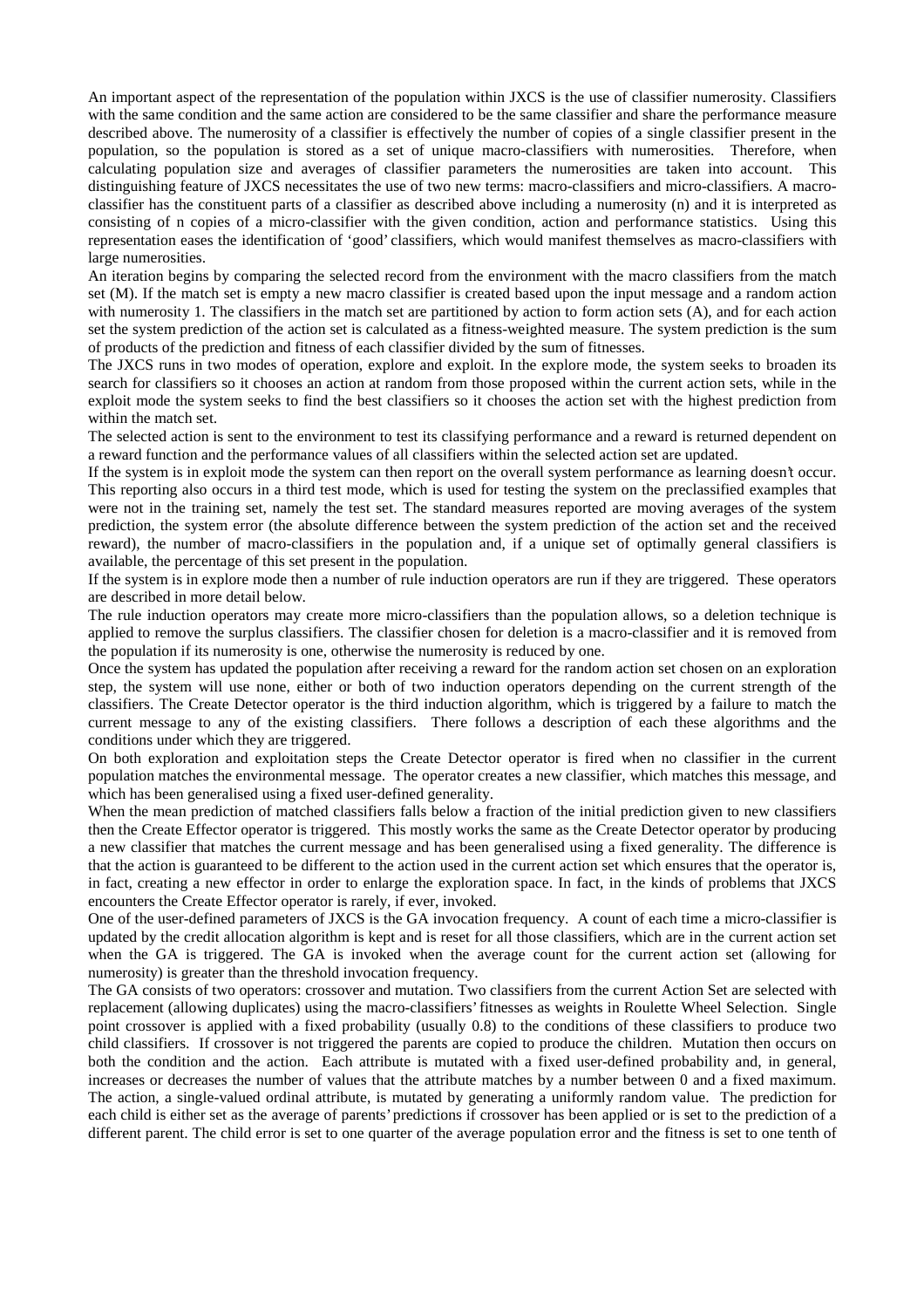the average population fitness so that newly created classifiers do not contribute greatly to the calculation of system prediction or the operation of the GA until they have been evaluated a sufficient number of times.

## **3 COMPETITION METHODOLOGY**

The evaluation file of known caravan insurance buyers was first processed through commercially available modelling software, Model 1, available from Group 1 Software. This allows large numbers of variables to be evaluated in terms of their significance and sensitivity in prediction. The modelling process used a variety of traditional statistics such as regression, CHAID, CART, Bayesian probability and neural networks. The most predictive model generated was a cross validated neural network with the objective set to identifying as many caravan buyers in the top 20% of the database. The resultant model produced contained 1 hidden layer with 9 nodes and 38 inputs; this resulted in 193 known caravan insurance buyers being identified within the top 20% of the file, 55.5% of the total buyers.

| Variable        | Variable Description                      | Importance | Sensitivity % |
|-----------------|-------------------------------------------|------------|---------------|
|                 |                                           | $\%$       |               |
|                 |                                           |            |               |
| <b>APERSAUT</b> | Number of Car Policies                    | 1.95       | 6.87          |
| <b>PPERSAUT</b> | <b>Contribution Car Policies</b>          | 1.99       | 6.79          |
| <b>PBRAND</b>   | <b>Contribution Fire Policies</b>         | 1.95       | 5.06          |
| <b>MINKGEM</b>  | Average Income                            | 1.91       | 4.98          |
| <b>PWAPART</b>  | <b>Contribution Third Party Insurance</b> | 1.90       | 4.87          |
| <b>AWAPART</b>  | Number Third Party Insurance              | 1.89       | 4.84          |
| <b>MKOOPKLA</b> | <b>Purchasing Power Class</b>             | 1.91       | 4.70          |
| <b>MOSHOOFD</b> | <b>Customer Main Type</b>                 | 1.92       | 4.58          |
| <b>MOSTYPE</b>  | Customer Sub Type                         | 1.92       | 4.45          |
| <b>MHHUUR</b>   | <b>Rented House</b>                       | 1.89       | 4.30          |
| <b>MHKOOP</b>   | Home Owners                               | 1.89       | 4.30          |
| MAUT0           | No Car                                    | 1.89       | 4.15          |
| <b>MOPLLAAG</b> | <b>Lower Level Education</b>              | 1.90       | 4.10          |
| MINKM30         | Income $<$ 30,000                         | 1.90       | 3.85          |
| <b>ABRAND</b>   | Number of Fire Policies                   | 1.88       | 3.68          |
| <b>MINK4575</b> | Income 45-75,000                          | 1.89       | 3.64          |
| MAUT1           | 1 Car                                     | 1.89       | 3.48          |
| <b>MOPLHOOG</b> | <b>High Status</b>                        | 1.89       | 3.41          |
| <b>MRELGE</b>   | Married                                   | 1.89       | 2.97          |
| <b>MBERHOOG</b> | <b>High Level Education</b>               | 1.88       | 2.95          |
| <b>MSKA</b>     | <b>Social Class A</b>                     | 1.89       | 2.88          |
| <b>MRELOV</b>   | <b>Other Relation</b>                     | 1.88       | 2.88          |
| <b>MSKC</b>     | Social Class C                            | 1.88       | 2.74          |
| <b>MBERARBG</b> | <b>Skilled Labourers</b>                  | 1.88       | 2.15          |
| <b>APLEZIER</b> | Number of Boat Policies                   | 1.88       | 0.70          |
| <b>PPLEZIER</b> | <b>Contribution Boat Policies</b>         | 1.89       | 0.68          |

The most significant variables used in the model were:

These variables were input into the JXCS software to further refine the modelling process. After multiple passes through the software the best results were achieved using the variables; PBRAND, MOSHOOFD, MOSTYPE, PPERSAUT and APERSAUT, the resultant accuracy curves generated are shown in figure 2.